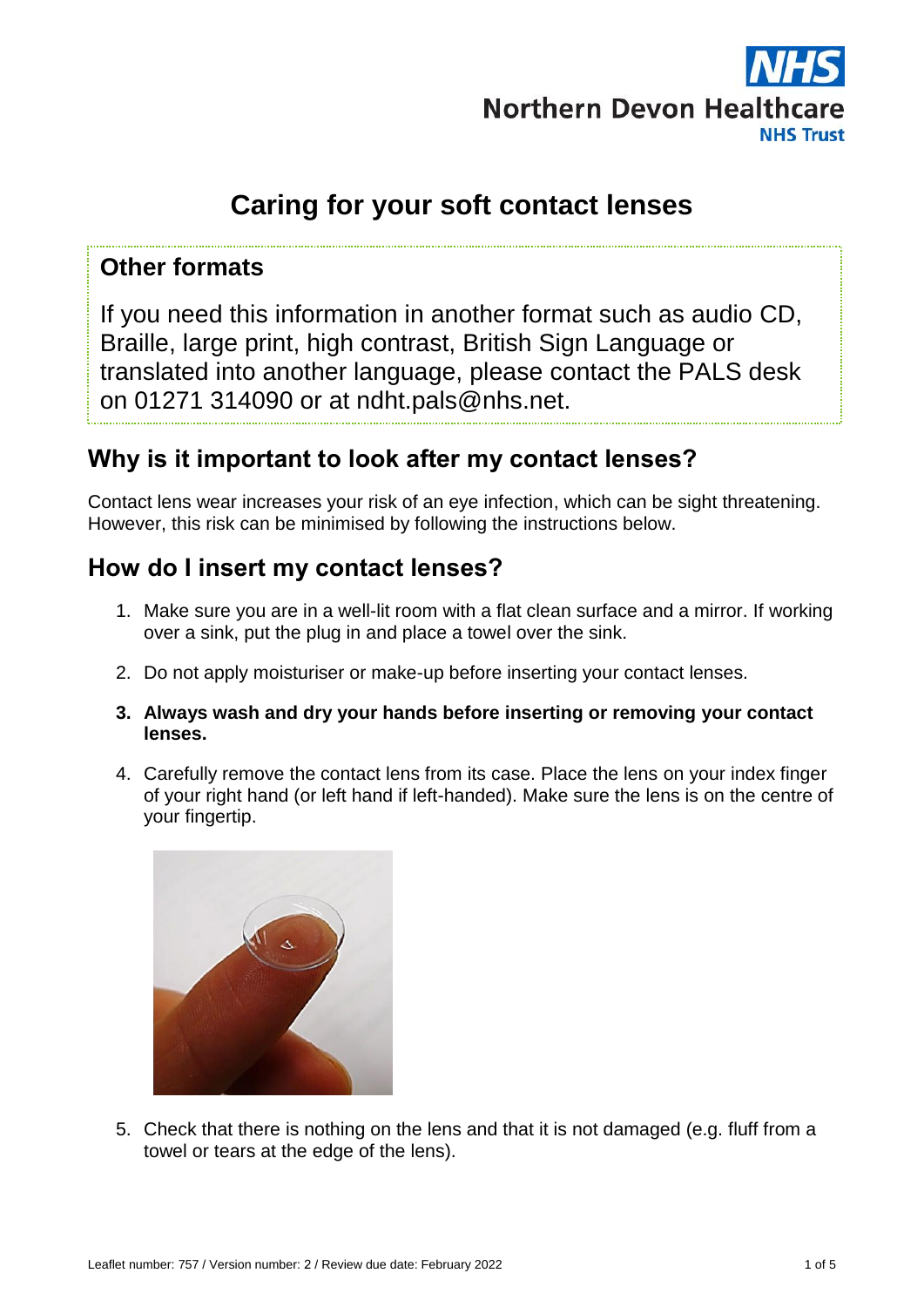6. Check that the lens is not inside out. Look at the lens from the side. If it is the correct way round its profile will be cup or bowl-shaped. If it looks saucer-shaped, with the edges turning out, then the lens is inside out and it will need to be flipped over.





7. Pull your lower lid down with the middle finger of your right hand (or left hand if lefthanded). Hold up the upper lid with the fingers of your other hand. Gently place the contact lens onto the coloured part of your eye. Slowly close your eyes and blink a couple of times.



- 8. Repeat for your other eye if you have been given contact lenses for both eyes.
- 9. Discard the solution left in the contact lens case. Rinse the contact lens case with some fresh multipurpose contact lens solution. Leave the case to air dry upside down on a tissue.

### **How do I remove my contact lenses?**

- 1. You will need your contact lens case and contact lens cleaning solution. Make sure you are in a well-lit room with a mirror.
- **2. Always wash and dry your hands before inserting or removing your contact lenses.**
- 3. Check your contact lens case is clean and dry. If it is not, rinse with fresh multipurpose contact lens solution and wipe it dry with a clean tissue.
- 4. Looking in the mirror, pull your lower lid down with the middle finger of your right hand (or left hand if left-handed). Hold up the upper lid with the fingers of your other hand.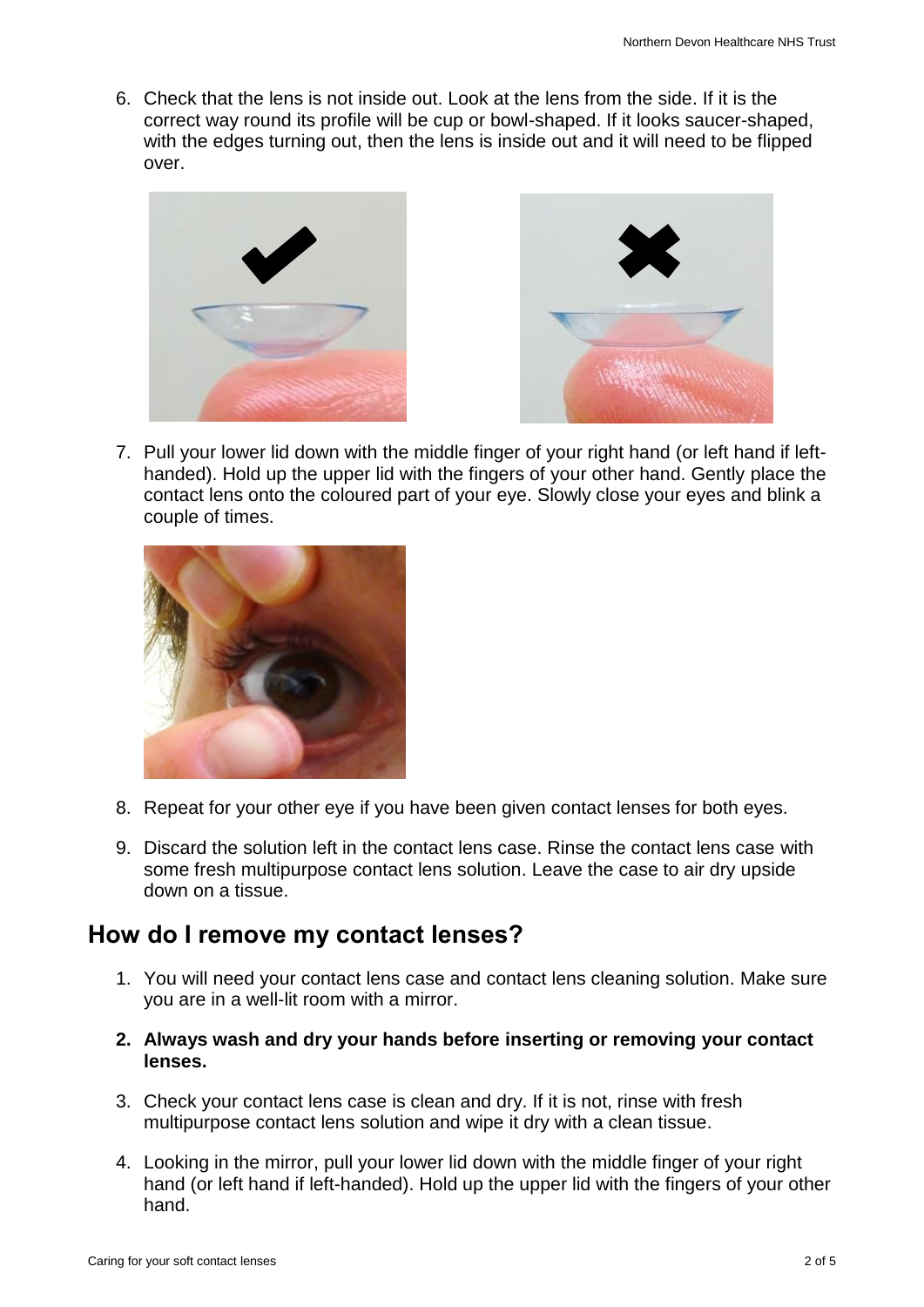5. Use the index finger of your right hand (or left hand if left-handed) to carefully slide the lens down off the coloured part of your eye. Gently pinch the lens off your eye with the fleshy parts of your right (or left if left-handed) index finger and thumb. **Do not use your fingernails for this.**



Alternatively follow the instructions given by your optometrist if they have instructed you to remove the contact lens with a different method.

- 6. Place the lens in the middle of your palm. Apply 2-3 drops of the multipurpose contact lens cleaning solution over the contact lens. Use your index finger to gently rub the lens with the solution in the palm of your hand for around 15-30 seconds. Flip the lens over, apply the solution again and rub for another 15-30 seconds.
- 7. Rinse the lens thoroughly with the multipurpose contact lens cleaning solution.
- 8. Place the lens into the contact lens and fill the case with fresh multipurpose contact lens cleaning solution.
- 9. Put the lid on the case and leave to soak for at least 4 hours. This disinfects the lens.

### **Warnings**

- **Never use tap water to clean or store your lenses.** This greatly increases your chance of developing a sight-threatening eye infection.
- **Never swim or shower in your lenses.** This greatly increases your chance of developing a sight-threatening eye infection.
- **Do not wear your lenses longer than your optometrist recommends.**
- **Do not sleep or nap in your contact lenses.**

#### **Wearing schedule**

- You should wear your contact lenses for ................ hours initially.
- This can be gradually increased to a maximum wearing time of ...........
- The recommended multipurpose cleaning solution issued today is:

.................................................................................................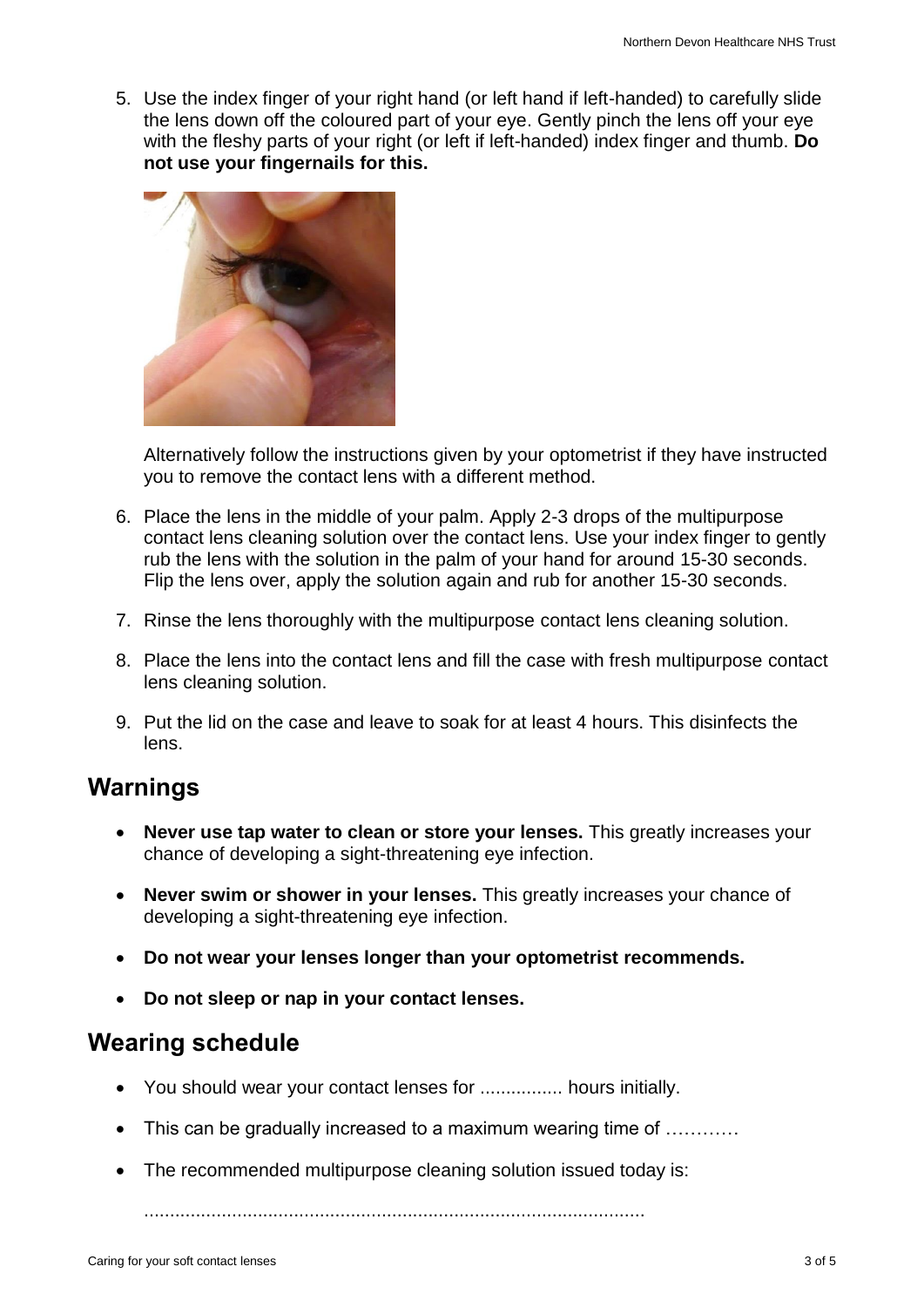It is recommended that you consult with your optometrist first before changing your multipurpose cleaning solution.

#### **Further advice**

- It is a good idea to carry your glasses with you when you start wearing contact lenses in case you have to remove the contact lenses.
- Replace your contact lens case every month.
- Always keep the cap on the contact lens cleaning solution when it is not being used.
- If you do not wear your contact lenses for 30 days, clean and disinfect them again before wear.

# **What do I do if I am having problems with my contact lenses?**

If the lens is uncomfortable, your vision has become blurred, or the eye has become red, **remove the lens** and contact:

- **Eye Clinic:** 01271 322647 (Monday − Friday 8am − 5.30pm)..
- **Optometry Department:** 01271 311714 (Monday − Thursday 8am − 6pm, Friday 8am − 5.30pm) Please note that the phone may not always be answered but if you leave a message we will contact you.
- **Emergency Department** (24 hours a day, seven days a week)

### **Further information**

For more information on how to care for your soft contact lenses, please contact the Optometry department.

Alternatively, the websites below offer useful information on caring for your soft contact lenses:

#### **Association of Optometrists**

[www.aop.org.uk/advice-and-support/for-patients/contact-lenses/soft-lenses](http://www.aop.org.uk/advice-and-support/for-patients/contact-lenses/soft-lenses)

#### **Moorfields Eye Hospital NHS Foundation Trust**

[www.moorfields.nhs.uk/content/contact-lens-insertion-removal-and-care](http://www.moorfields.nhs.uk/content/contact-lens-insertion-removal-and-care) This website has a video demonstrating insertion, removal and cleaning of soft contact lenses

#### **Look after your eyes**

[www.lookafteryoureyes.org/seeing-clearly/eye-wear/contact-lenses](http://www.lookafteryoureyes.org/seeing-clearly/eye-wear/contact-lenses)

### **References**

Association of Optometrists (2017) *Advice if You Wear Soft Contact Lenses* available from: www.aop.org.uk/advice-and-support/for-patients/contact-lenses/soft-lenses [Accessed 19 Jun 2017].